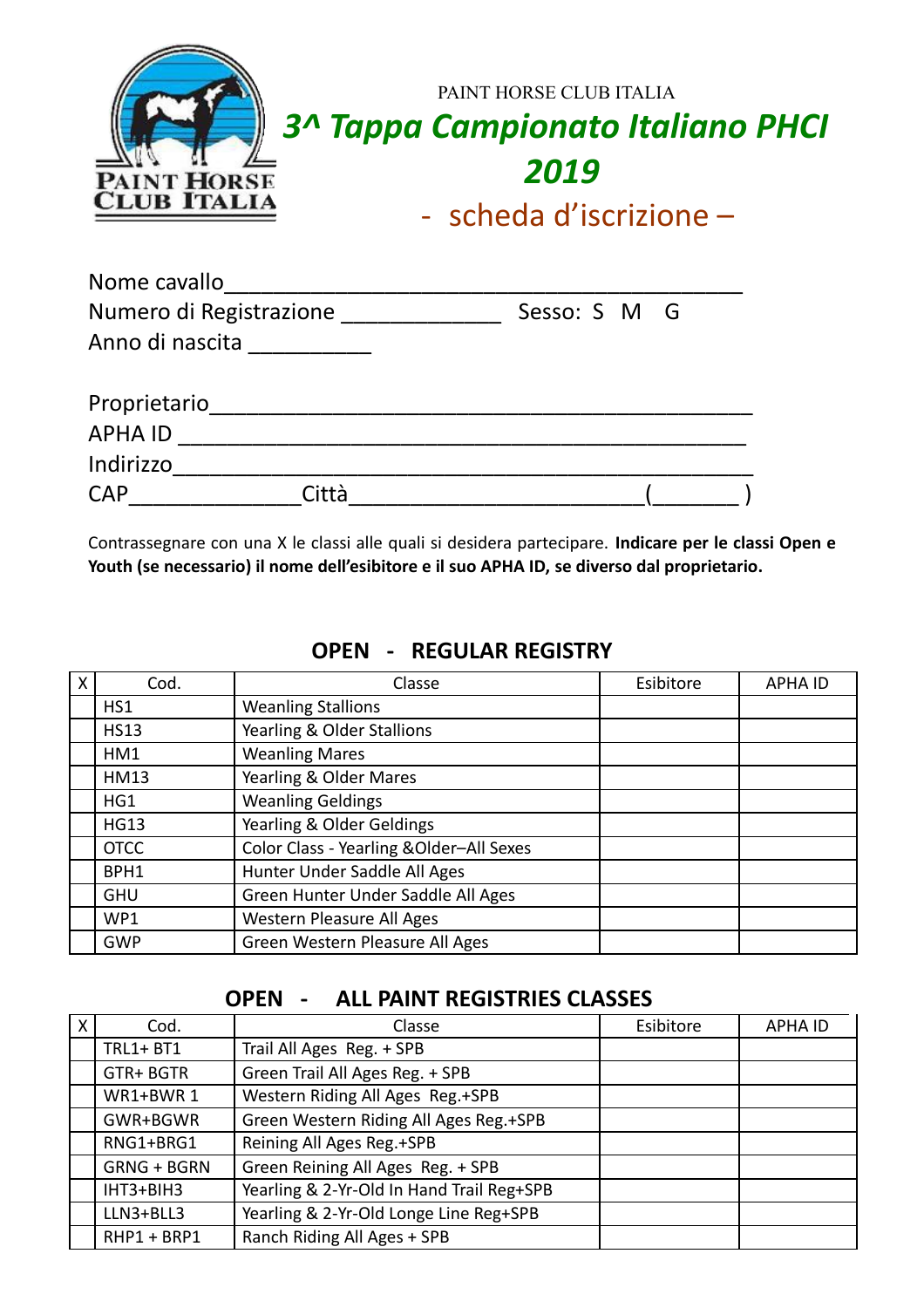#### **OPEN – SOLID PAINT BREED**

| X | Cod.        | Classe                                 | Esibitore | <b>APHA ID</b> |
|---|-------------|----------------------------------------|-----------|----------------|
|   | BHS1        | SPB Halter Stallions All Ages          |           |                |
|   | BHM1        | SPB Halter Mares All Ages              |           |                |
|   | BHG1        | SPB Halter Geldings All Ages           |           |                |
|   | BBH1        | SPB Hunter Under Saddle All Ages       |           |                |
|   | <b>BGHU</b> | SPB Green Hunter Under Saddle All Ages |           |                |
|   | BWP1        | SPB Western Pleasure All Ages          |           |                |
|   | <b>BGWP</b> | SPB Green Western Pleasure All Ages    |           |                |

### **AMATEUR - REGULAR REGISTRY**

| $\boldsymbol{X}$ | Cod. | Classe                         | Esibitore | <b>APHA ID</b> |
|------------------|------|--------------------------------|-----------|----------------|
|                  | AMH1 | A Halter Stallions All Ages    |           |                |
|                  | AMH4 | A Halter Mares All Ages        |           |                |
|                  | AMH7 | A Halter Geldings All Ages     |           |                |
|                  | ABH1 | A Hunter Under Saddle All Ages |           |                |
|                  | AWP1 | A Western Pleasure All Ages    |           |                |

#### **AMATEUR - ALL PAINT REGISTRIES CLASSES**

| X | Cod.          | Classe                                      | Esibitore | <b>APHA ID</b> |
|---|---------------|---------------------------------------------|-----------|----------------|
|   | AT1+ABT       | A Trail All Ages Reg.+SPB                   |           |                |
|   | AWR1+ABWR     | A Western Riding All Ages Reg.+SPB          |           |                |
|   | $ASH1 + ABSH$ | A Showmanship All Ages Reg. + SPB           |           |                |
|   | AH1 + ABHM    | A Western Horsemanship All Ages Reg.+ SPB   |           |                |
|   | $AHS1 + ABHS$ | A Hunt Seat Equitation All Ages Reg. + SPB  |           |                |
|   | AR1+ ABRG     | A Reining All Ages Reg.+SPB                 |           |                |
|   | ALL1+ABL2     | A Yearling & 2-Yr-Old Longe Line Reg.+SPB   |           |                |
|   | $AIH3+ABI3$   | A Yearling & 2 Yr-Old In Hand Trail Reg+SPB |           |                |
|   | ARP1 + ABRP   | A Ranch Riding All Ages + SPB               |           |                |

#### **AMATEUR – SOLID PAINT BREED**

| X | Cod.        | Classe                                | Esibitore | APHA ID |
|---|-------------|---------------------------------------|-----------|---------|
|   | ABS1        | <b>ASPB Halter Stallions All Ages</b> |           |         |
|   | ABS4        | <b>ASPB Halter Mares All Ages</b>     |           |         |
|   | ABS7        | <b>ASPB Halter Geldings All Ages</b>  |           |         |
|   | ABBH        | ASPB Hunter Under Saddle All Ages     |           |         |
|   | <b>ABWP</b> | ASPB Western Pleasure All Ages        |           |         |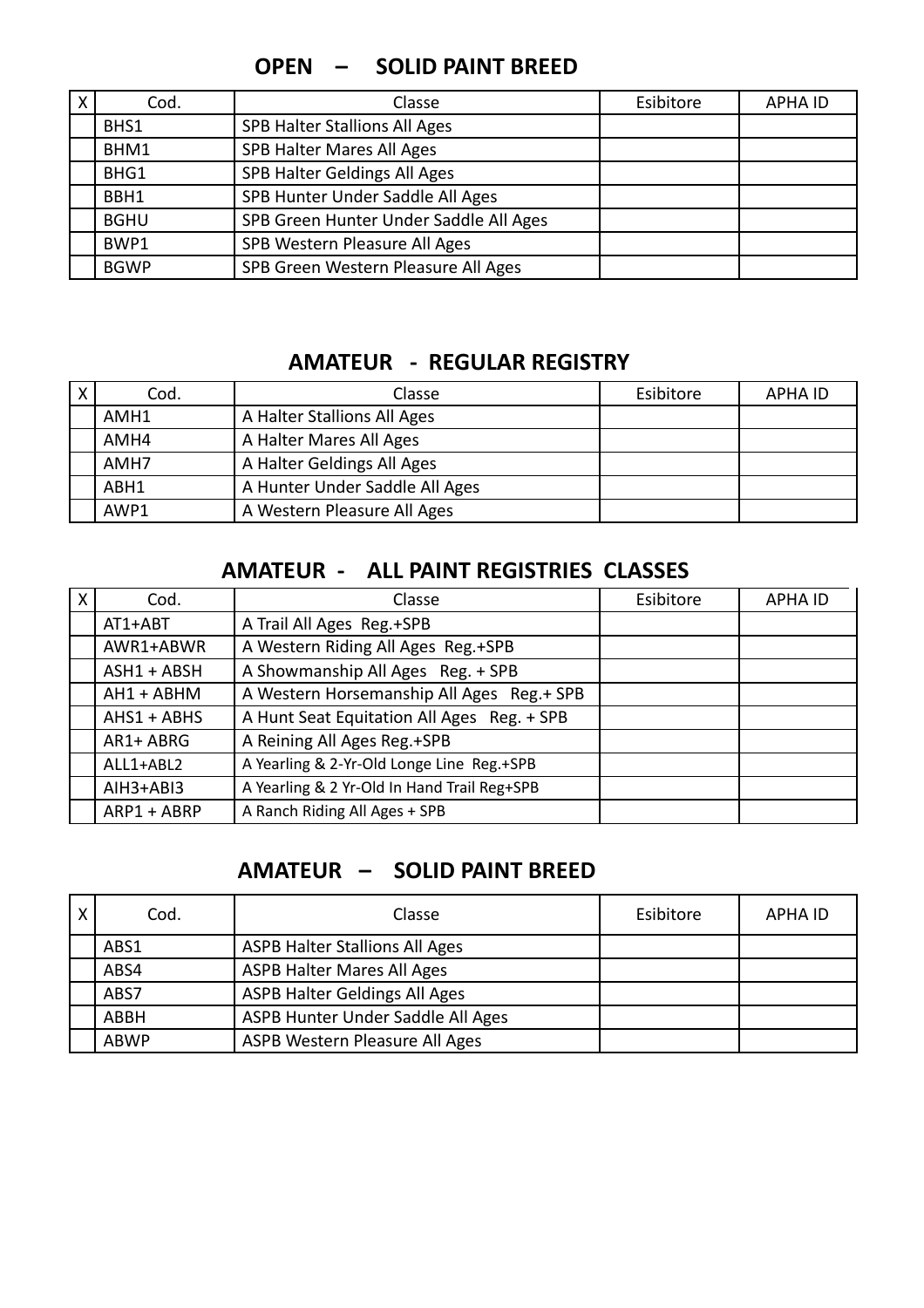| Χ | Cod. | Classe                           | Esibitore | APHA ID |
|---|------|----------------------------------|-----------|---------|
|   | YM1  | Y Halter Mares All Ages          |           |         |
|   | YG1  | Y Halter Geldings All Ages       |           |         |
|   | YBH1 | Y Hunter Under Saddle 18 & Under |           |         |
|   | YWP1 | Y Western Pleasure 18 & Under    |           |         |
|   |      | Y Lead Line (not approved)       |           |         |

### **YOUTH - REGULAR REGISTRY**

#### **YOUTH - ALL PAINT REGISTRIES CLASSES**

| X | Cod.          | Classe                                       | Esibitore | <b>APHA ID</b> |
|---|---------------|----------------------------------------------|-----------|----------------|
|   | $YT1+XT1$     | Y Trail 18 & Under Reg.+SPB                  |           |                |
|   | YWR1+XWR1     | Y Western Riding 18&Under Reg.+SPB           |           |                |
|   | $YSH1 + XSH1$ | Y Showmanship 18 & Under Reg. + SPB          |           |                |
|   | $YH1 + XH1$   | Y W. Horsemanship 18 & Under Reg.+SPB        |           |                |
|   | $YEE1 + XEE1$ | Y Hunt Seat Equitation 18 & Under Reg. + SPB |           |                |
|   | YR1+XR1       | Y Reining 18 & Under Reg.+SPB                |           |                |
|   | YRP1 + XRP1   | Y Ranch Riding 18 & Under + SPB              |           |                |

#### **YOUTH – SOLID PAINT BREED**

| Cod. | <b>Classe</b>                             | Esibitore | APHA ID |
|------|-------------------------------------------|-----------|---------|
| XM1  | YSPB Halter Mares All Ages, 18 & Under    |           |         |
| XG1  | YSPB Halter Geldings All Ages, 18 & Under |           |         |
| XBH1 | YSPB Hunter Under Saddle 18 & Under       |           |         |
| XWP1 | YSPB Western Pleasure 18 & Under          |           |         |

## **NOVICE (AMATEUR + YOUTH) – NOT APPROVED**

| Cod. | Classe                       | Esibitore | <b>APHA ID</b> |
|------|------------------------------|-----------|----------------|
|      | Novice Showmanship at Halter |           |                |
|      | Novice Western Horsemanship  |           |                |
|      | Novice Western Pleasure      |           |                |
|      | Novice Trail                 |           |                |
|      | Novice Hunter Under Saddle   |           |                |
|      | Novice Hunt Seat Equitation  |           |                |
|      | Novice Western Riding        |           |                |
|      | <b>Novice Reining</b>        |           |                |
|      | Novice Ranch Riding          |           |                |